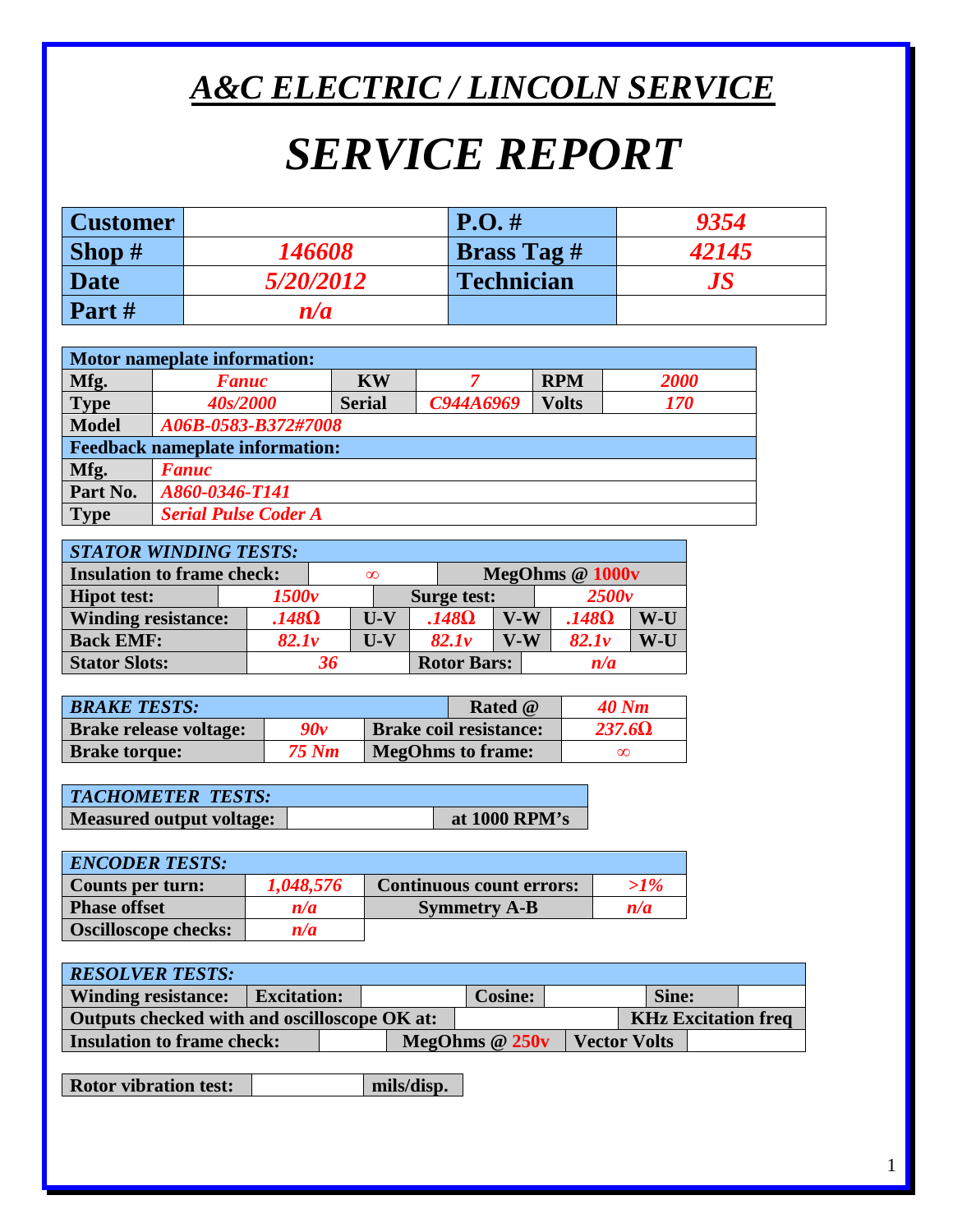## **Servo motor Information & Pin-outs**



**Motor Power connector Diagram:**

#### **Connector Number**

| Pin         | <b>Function</b> | <b>Color</b>  |
|-------------|-----------------|---------------|
| A           | <b>Phase U</b>  |               |
| B           | <b>Phase U</b>  |               |
| $\mathbf C$ | <b>Phase V</b>  |               |
| D           | <b>Phase V</b>  |               |
| E           | <b>Phase W</b>  |               |
| F           | <b>Phase W</b>  |               |
| G           | Ground          |               |
|             | <b>Brake</b>    |               |
| A           | <b>Brake</b> +  | <b>Yellow</b> |
| B           | <b>Brake -</b>  | <b>Yellow</b> |

## **Static lock-up position**

#### **Polarity of DC voltage applied to the leads:**

| <b>Phase U</b>  | <b>Phase V</b>  | <b>Phase W</b>  |
|-----------------|-----------------|-----------------|
| <b>Positive</b> | <b>Negative</b> | <i>Negative</i> |

#### **Commutation signal states:**

| H1                       |  | <b>H3</b> | H4         | Н5 |  |
|--------------------------|--|-----------|------------|----|--|
|                          |  |           | <i>1/0</i> |    |  |
| <b>Resolver angle</b>    |  |           |            |    |  |
| <b>Encoder "Z" Pulse</b> |  |           |            |    |  |

| <b>Motor forward rotation DE</b>    | CCW        |
|-------------------------------------|------------|
| <b>Resolver forward rotation DE</b> | n/a        |
| <b>Encoder A/B rotation DE</b>      | <b>CCW</b> |
| Mechanical Angele +U to -V          |            |
| Electrical Angle $+U$ to $-V$       |            |

#### **Encoder/ Resolver connector diagram:**

| <b>Connector number</b>  | 3102A 22-14p   |
|--------------------------|----------------|
| <b>Test cable number</b> | <b>TI-5004</b> |

| Pin                     | <b>Function</b> | <b>Color</b>       |
|-------------------------|-----------------|--------------------|
| $\mathbf A$             | SD              | Grey               |
| $\bf{B}$                | $SD*$           | <b>Black</b>       |
| $\mathbf C$             |                 |                    |
| $\mathbf{D}$            |                 |                    |
| ${\bf E}$               | <b>Req</b>      | <b>Purple</b>      |
| $\mathbf F$             | Req*            | <b>Pink</b>        |
| G                       |                 |                    |
| $\mathbf H$             |                 |                    |
| ${\bf J}$               |                 |                    |
| $\overline{\mathbf{K}}$ |                 |                    |
| L                       | $+5$ volts      | <b>Brown/white</b> |
| $\mathbf{M}$            | 0 volts         | <b>Green</b>       |
| $\mathbf N$             |                 |                    |
| $\mathbf N$             |                 |                    |
| ${\bf P}$               |                 |                    |
| $\mathbf R$             |                 |                    |
| S                       |                 |                    |
| T                       | Batt +          | <b>Red/white</b>   |
| $\mathbf U$             |                 | Yellow             |
| $\mathbf{V}$            |                 | <b>Blue</b>        |
|                         |                 |                    |
|                         |                 |                    |
|                         |                 |                    |
|                         |                 |                    |
|                         |                 |                    |

| <b>Commutation signal type:</b>   | <b>Serial Encoder</b> |  |  |
|-----------------------------------|-----------------------|--|--|
| Motor number of poles:            |                       |  |  |
| <b>Resolver number of speeds:</b> | n/a                   |  |  |
| <b>Encoder count:</b>             | 1,048,576             |  |  |

2